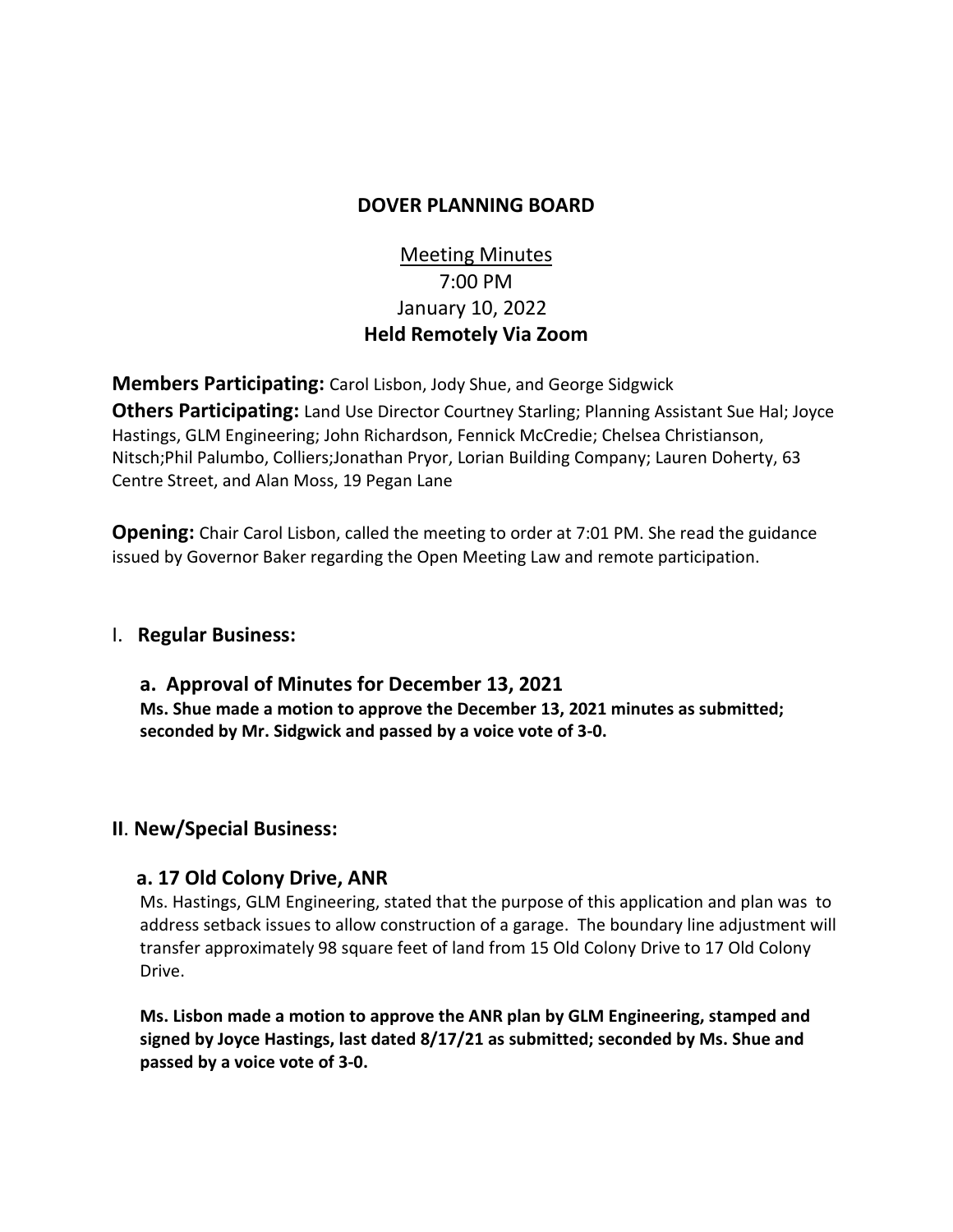## **b. 6 Farm Street, Continuation of Site Plan Review**

Jonathan Pryor presented the Board with an updated site plan showing as-built plans and the location of the proposed garage. The plan did not show the existing gravel driveway. The applicant agreed to submit an updated plan showing the driveway prior to the issuance of a building permit.

**Ms. Lisbon made a motion to approve the application for 6 Farm Street Site Plan by GLM Engineering, stamped and signed by Joyce Hastings, and last dated 12/13/21, as well as the plans and elevations, by ASAP Engineering, last dated 10/12/21, subject to the following conditions:**

- **1. Prior to the issuance of a building permit, the applicant shall submit a survey indicating the as-built locations of the principal structure and driveway, as well as the proposed location of the accessory structure, stamped and signed by a registered land surveyor or engineer, subject to the review and approval of the Land Use Director.**
- **2. Prior to the issuance of a building permit, minor modifications to the site plan may be approved administratively by the Land Use Director.**
- **3. No exterior lighting serving the accessory structure shall cast onto neighboring properties.**
- **4. The accessory structure shall not be used for human occupancy.**

**The motion was seconded by Mr. Sidgwick and passed by a voice vote of 3-0.** 

### **c. 6 Sterling Drive, Site Plan Review**

The applicants, Brian and Kristen Scalabrine, are proposing to construct an 18' x 38' pool in their rear yard. The pool will be surrounded by a patio and a fence, per building code requirements. Due to the proximity of wetland features, the project has been reviewed and approved by the Conservation Commission and has an active Order of Conditions for the project. Joyce Hastings, engineer for the applicants, described the location of the wetlands and confirmed that the Conservation Commission approved the project.

**Ms. Lisbon made a motion to approve the application for 6 Sterling Drive Site Plan by GLM Engineering, stamped and signed by Joyce Hastings, and last dated 12/27/21, subject to the following conditions:**

- **1. Prior to the issuance of a building permit, minor modifications to the site plan may be approved administratively by the Land Use Director.**
- **2. The pool shall be filled by water truck.**
- **3. No exterior lighting illuminating the pool shall cast onto neighboring properties.**

**The motion was seconded by Mr. Sidgwick and passed by a voice vote of 3-0.**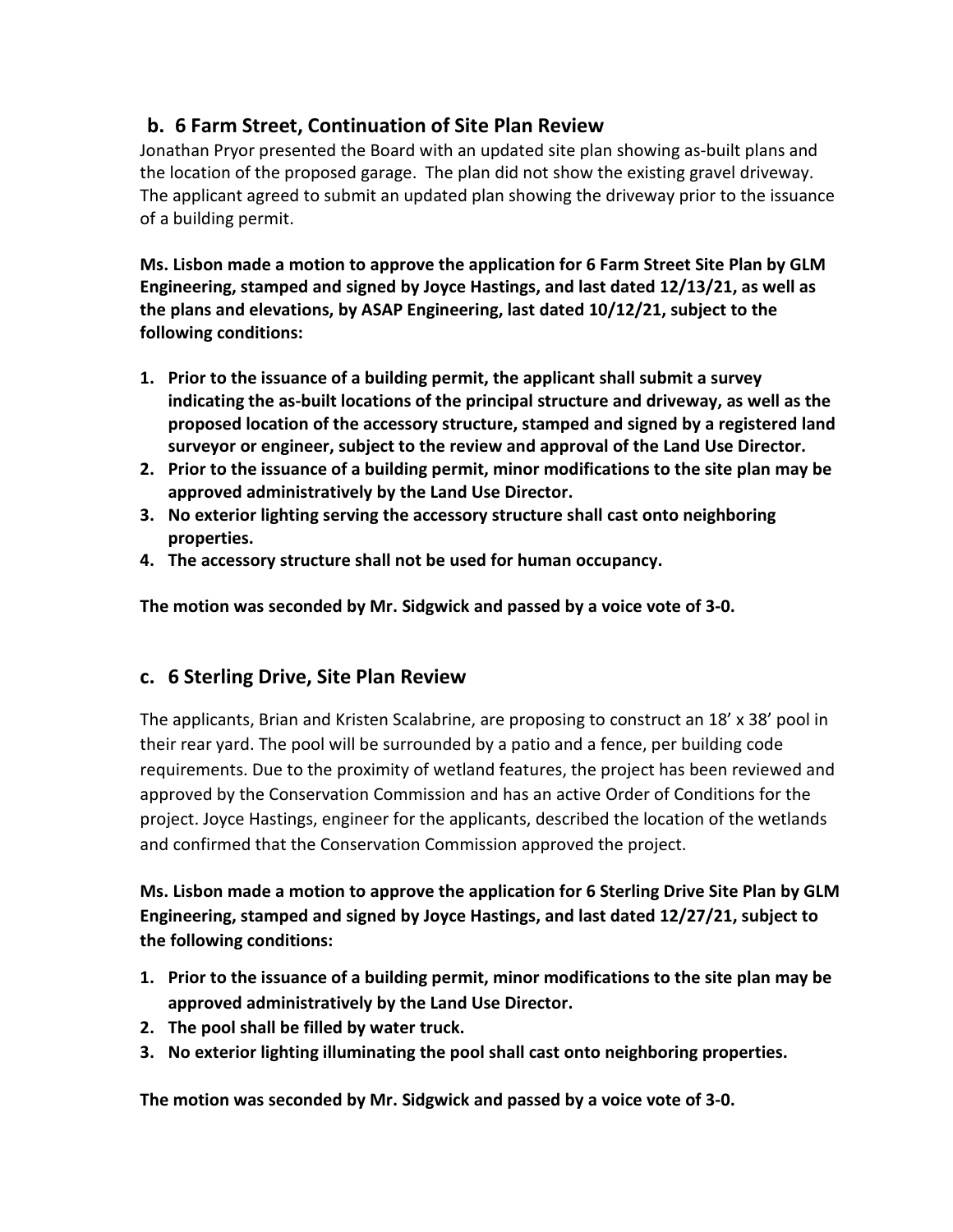### d. **19 Pegan Lane, Site Plan Review**

The applicants, Alan Moss and Aoife Brennan, are proposing to construct an accessory structure in their side yard. The home, which was originally constructed in 1971, has been extensively rehabilitated, while retaining its original architectural character. As part of the property upgrades, the proposed structure is intended to be dual purpose. First, it is intended to replace a previous garage, which was tragically crushed by a pine tree uprooted during a storm. Secondarily, it would serve as a cabana to a pool that is planned during the next project phase. The plans as originally submitted indicated a cabana/garage combination that met the building code definition of an accessory apartment due to the presence of a full kitchen, full bathing facilities, and a storage room that meets the definition of a bedroom. In order to rectify the issue, the applicant worked cooperatively with Town Staff and removed an interior doorway to a storage area, which can now only be accessed via the garage and submitted a revised A-2 architectural plan.

The applicant, Alan Moss, stated they were designing the structure to be flexible to accommodate the spatial needs of their children and provide facilities for their future pool application.

**Ms. Lisbon made a motion to approve the application for 19 Pegan Lane Site Plan by Cheney Engineering, and last dated 11/9/21, as well as the plans and elevations, by David Cann, last dated on 11/3/21, and Rev A2 elevation, submitted January 10, 2022, subject to the following conditions:**

- **1. Prior to the issuance of a building permit, the applicant shall submit an updated copy of the site plan with a stamp and signature from a registered land surveyor or engineer.**
- **2. No exterior lighting serving the accessory structure shall cast onto neighboring properties.**
- **3. Should a pool be constructed in the future, it shall be subject to Site Plan Review by the Planning Board.**
- **4. The accessory structure shall not be used for human occupancy.**

**The motion was seconded by Mr. Sidgwick and passed by a voice vote of 3-0.** 

### **e. 4 Springdale Ave., Site Plan Review**

Present was John Richardson from FMA, Chelsea Christianson from Nitsch, Phil Palumbo from Colliers, and Ford Spalding, Chairman of the Caryl Community Center Renovations Committee. Mr. Richardson presented the updates on the project since appearing before the Board on September 13, 2021.

The following items were presented and discussed:

1. Existing Conditions Relating to Zoning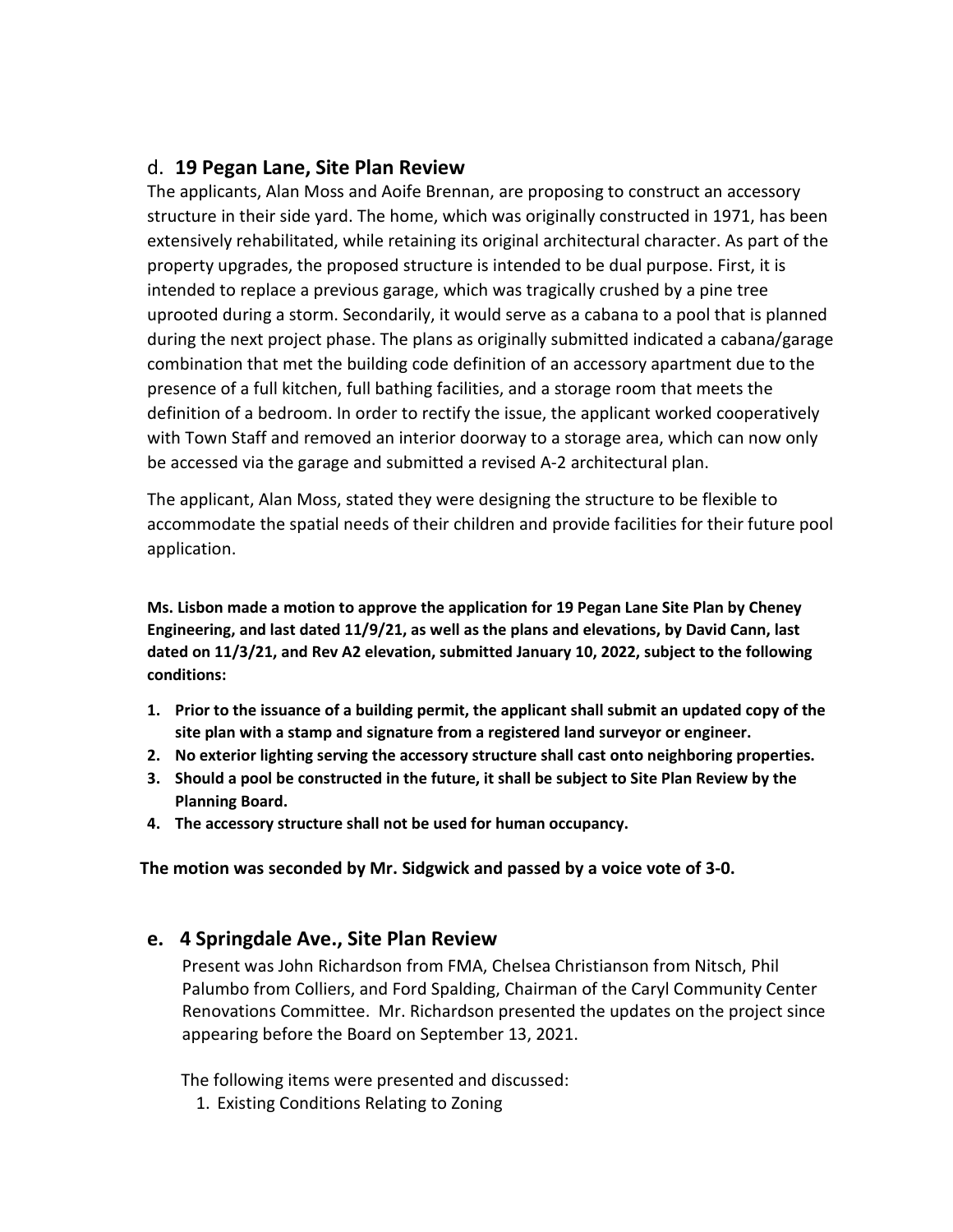- 2. Site Layout and Functions included adding a rain garden, an on-site walking path, sufficient parking and electric vehicle parking while maximizing accessibility and open space. The Board suggested the traffic study involve more detail regarding egress and further exploration of parking and options for large events ( e.g., staff to park off-site, physical state of the overflow parking area, use of the service road). It was also suggested that there be a police detail for large gatherings.
- 3. Landscape Design considered the environmental conditions during design and a goal to save mature trees when possible. The landscape contractor will water new plantings onsite by way of a water truck until plants get established and additional water tanks will also be installed. The Board suggested comparing whether Colonial Water or the water truck would be more economical. The Board also suggested that responsibility for watering after the landscape contractor departs be specifically assigned to Town staff.
- 4. Stormwater Management is currently under review by the Board of Health. The Stormwater Maintenance Plan will include periodic inspections. New grease traps and a water quality system will be installed.
- 5. Site Lighting will be Dark-Sky compliant. The Basketball Court will not be lit at night.

Ms. Lisbon asked if when the cost analysis is completed the plans be adjusted accordingly. Mr. Richardson stated that the plans would not change but the materials may be altered if necessary to accommodate the analysis.

Ms. Starling will draft a report for review at the Board's next meeting. Mr. Spalding requested the report be sent to the committee to review before the meeting. After review the final report will be submitted to the Board of Selectmen.

**Ms. Lisbon made a motion to continue the site plan application discussion to January 24; seconded by Ms. Shue. The motion was passed by a voice vote of 3-0.** 

### **f. Planning Board Rules and Regulations – Ch. 250 Submission Requirements, Public Hearing**

**Ms. Lisbon made a motion to waive the reading of the public notice; the motion was seconded by Ms. Shue. The motion passed by a voice vote of 3-0.**

**After reviewing the proposed submission requirements to include digital files and 11 x 17" plans, the Board voted to approve new Ch. 250 – Submission Requirements.** 

**Ms. Shue made a motion to approve the proposed Planning Board Rules and Regulations as written; the was seconded by Ms. Lisbon. The motion passed by a voice vote of 3-0.**